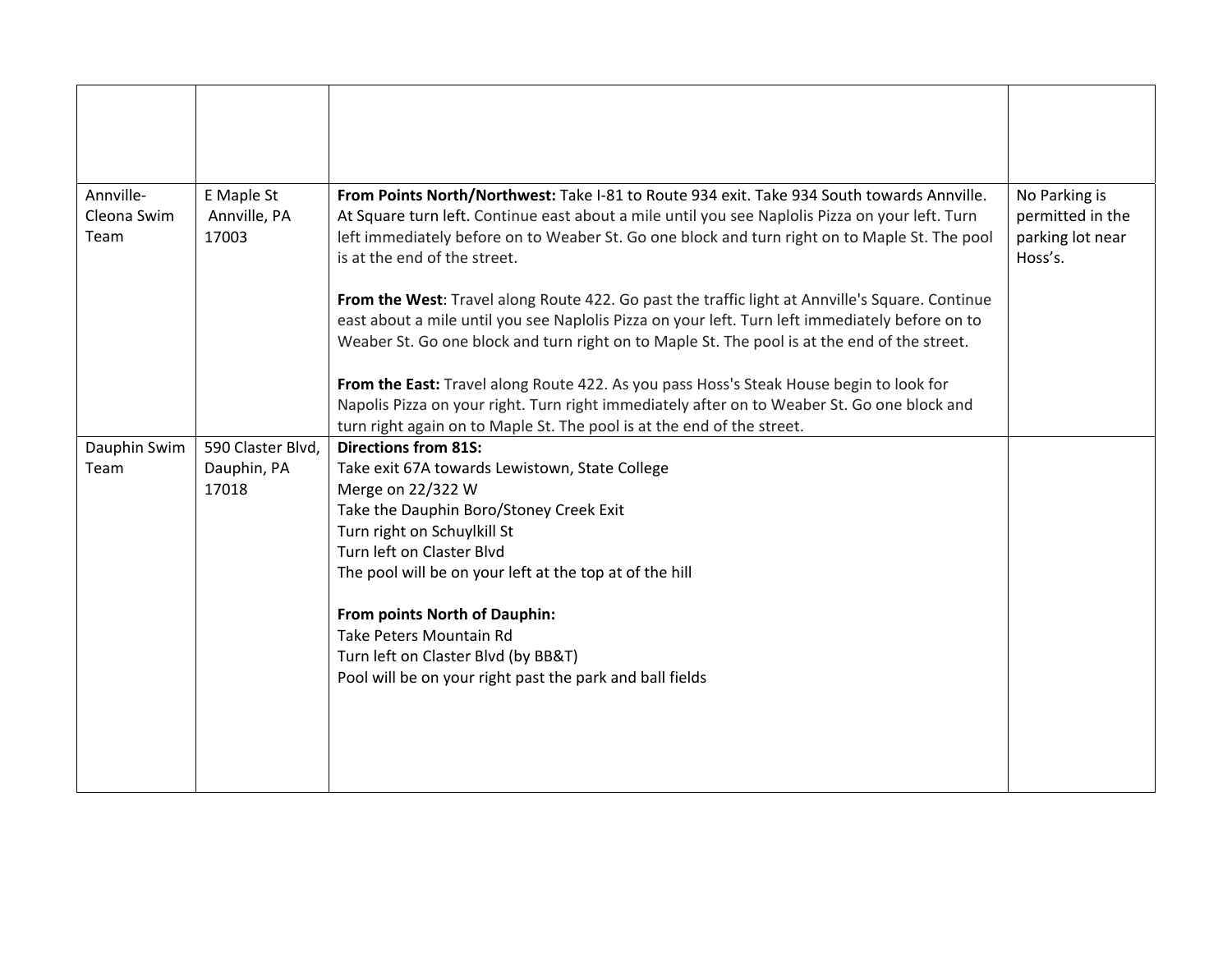| Devon Crest | 4400            | Traveling Route I-83 From the North:                                                                                        | <b>Overflow Parking</b> |
|-------------|-----------------|-----------------------------------------------------------------------------------------------------------------------------|-------------------------|
|             | Devonshire      | Take the Colonial Park Exit, and merge onto Route 22 (Jonestown Road). Shortly after the exit,                              | is at Northside         |
|             | Road            | get into the left lane and turn left at the light onto Colonial Road. (Red Lobster) Travel north on                         | Elementary. No          |
|             | Harrisburg,     | Colonial Road to the third light (top of the hill, Church on the left) and turn right onto                                  | Parking is              |
|             | PA 17109        | Devonshire Road. Pool is App. 1/4 mile on the left side.                                                                    | permitted on            |
|             |                 |                                                                                                                             | Devonshire Road.        |
|             | Pool Phone 717- | From the South:                                                                                                             |                         |
|             | 652-9777        | Take the Colonial Park Exit, and follow the hairpin turn onto Colonial Road. (Colonial Park                                 |                         |
|             |                 | Diner) Travel north on Colonial Road to the third light (top of the hill, Church on the left) and                           | <b>Handicap Access</b>  |
|             |                 | turn right onto Devonshire Road. Pool is App. 1/4 mile on the left side. If you miss the hairpin                            | available at lower      |
|             |                 | turn, continue straight and follow directions for Route 22 from the West.                                                   | entrance.               |
|             |                 |                                                                                                                             |                         |
|             |                 | <b>Traveling Route 22</b>                                                                                                   |                         |
|             |                 | From the East: Shortly after Colonial Commons Shopping Center, turn right at the light onto                                 |                         |
|             |                 | Devonshire Road (Best Buy). Pool is located App. 1/2 mile on the right side.                                                |                         |
|             |                 | From the West: Shortly after the Colonial Park Shopping Mall, get into the left lane and turn                               |                         |
|             |                 | left at the light onto Devonshire Road (Best Buy). Pool is located. App. 1/2 mile on the right side                         |                         |
|             |                 |                                                                                                                             |                         |
| Lebanon     | 201 North 7ths  | From Points North/Northwest: Take I-81N to Route 934 Exit. Take 934 South to Square in                                      |                         |
| <b>YMCA</b> | Street Lebanon, | Annville. At Square make a left on to Route 422 East. Continue about 5 miles to Lebanon. Turn                               |                         |
|             | PA 17042        | left on to 12 <sup>th</sup> Street. At first light turn right on to Willow. Turn left on to 7 <sup>th</sup> Street. YMCA is |                         |
|             |                 | next to Library on your left.                                                                                               |                         |
|             |                 |                                                                                                                             |                         |
|             |                 | From Points West: Take Route 422 East. Continue about 5 miles to Lebanon. Turn left on to                                   |                         |
|             |                 | 12 <sup>th</sup> Street. At first light turn right on to Willow. Turn left on to 7 <sup>th</sup> Street. YMCA is next to    |                         |
|             |                 | Library on your left.                                                                                                       |                         |
|             |                 |                                                                                                                             |                         |
|             |                 | From Points South: Take 241 North/Colebrook Road to 322 East. Continue on 241 North to 9th                                  |                         |
|             |                 | Street in Lebanon. Turn right on to Willow Street. Turn left on to 7 <sup>th</sup> Street.                                  |                         |
|             |                 |                                                                                                                             |                         |
|             |                 |                                                                                                                             |                         |
|             |                 |                                                                                                                             |                         |
|             |                 |                                                                                                                             |                         |
|             |                 |                                                                                                                             |                         |
|             |                 |                                                                                                                             |                         |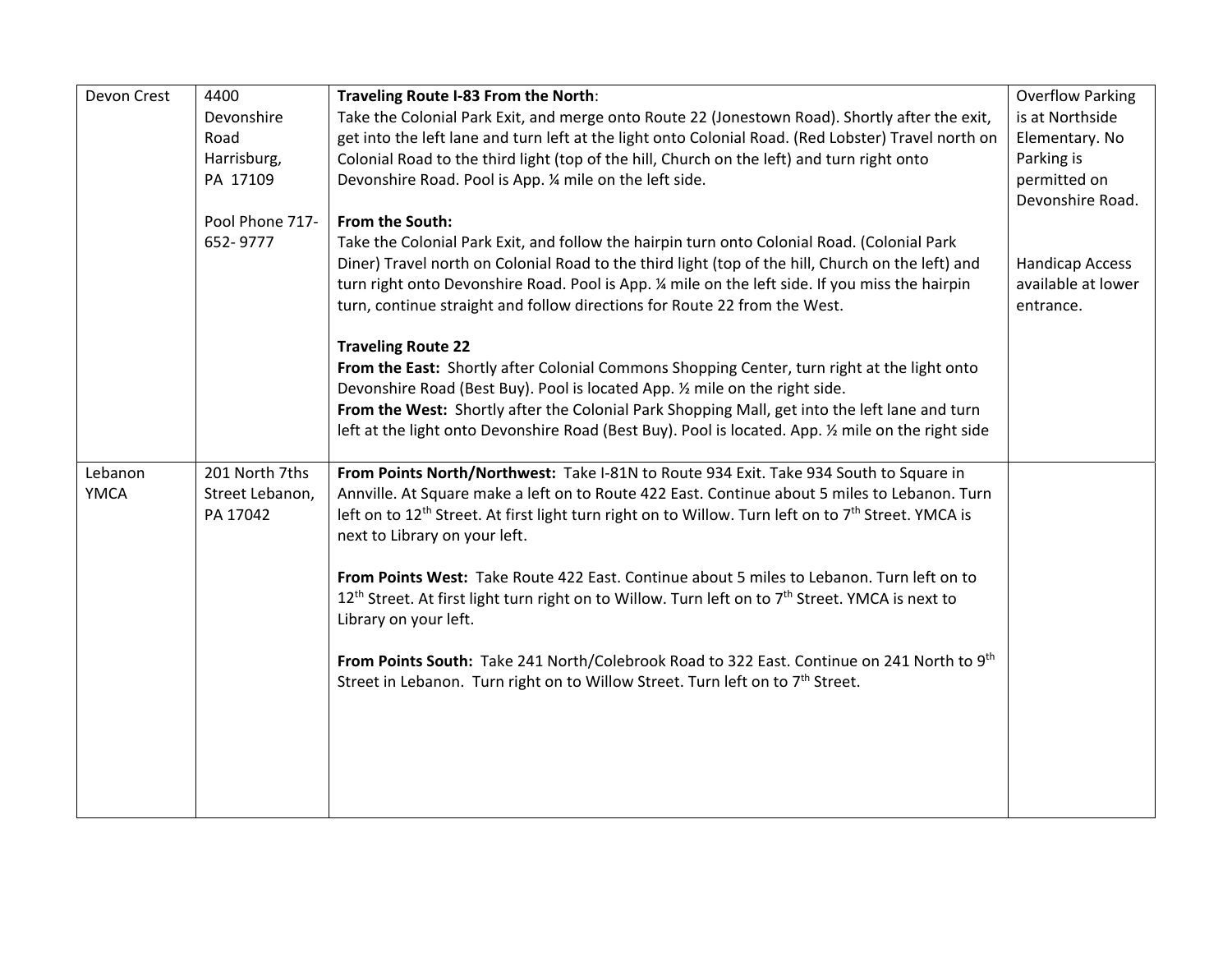| Heatherfield<br>Swim Team      | Use address:<br>100 Elmwood<br>Dr., Harrisburg, | The Penn Colonial Pool parking lot is at 100 Elmwood Dr., Harrisburg, PA 17109. The nearest<br>landmark is ABC North Lanes bowling alley at 5303 Locust Lane. Elmwood Dr is one block west<br>of the bowling alley, and dead-ends at the pool parking lot. On Google Maps, Penn Colonial                                                                                                                                                                                                                                                                                                                                                                                                                                                                                                                                                                                                                                                                                                                                                                                                                                                                                                                                                                                                                                                                                                                                                                                                           |  |
|--------------------------------|-------------------------------------------------|----------------------------------------------------------------------------------------------------------------------------------------------------------------------------------------------------------------------------------------------------------------------------------------------------------------------------------------------------------------------------------------------------------------------------------------------------------------------------------------------------------------------------------------------------------------------------------------------------------------------------------------------------------------------------------------------------------------------------------------------------------------------------------------------------------------------------------------------------------------------------------------------------------------------------------------------------------------------------------------------------------------------------------------------------------------------------------------------------------------------------------------------------------------------------------------------------------------------------------------------------------------------------------------------------------------------------------------------------------------------------------------------------------------------------------------------------------------------------------------------------|--|
|                                | PA 17109                                        | Pool is listed as 5011 Berkley St, Harrisburg, PA 17109. But there is no access to the pool<br>parking lot from Berkeley St.                                                                                                                                                                                                                                                                                                                                                                                                                                                                                                                                                                                                                                                                                                                                                                                                                                                                                                                                                                                                                                                                                                                                                                                                                                                                                                                                                                       |  |
|                                | *Penn Colonial<br>Swim Club*                    | From I-83: Take the Union Deposit exit and go east on Union Deposit Road. Turn left at the<br>light on Rutherford Road, then right onto Locust Lane. After you pass Berkley St., Elmwood Dr.<br>will be the next right. Turn right on Elmwood drive, go past the baseball field, and the road will<br>end at the parking lot for the pool. If you pass the ABC lanes North bowling alley on Locust<br>Lane, you've gone too far.                                                                                                                                                                                                                                                                                                                                                                                                                                                                                                                                                                                                                                                                                                                                                                                                                                                                                                                                                                                                                                                                   |  |
| Hershey<br><b>Aquatic Club</b> | 605 Cocoa Ave<br>Hershey, PA<br>17033           | From Harrisburg to 605 Cocoa Ave, Hershey PA: Traveling East on 322/422 they split just<br>before the Hershey Park Exit. Take the 322 East/Ephrata Exit (W. Governor Rd) which bears to<br>the right. This will take you past the Hershey Medical Center. Continue on W. Governor Rd.<br>~2.0 miles until you get to Cocoa Ave. (The 6th light on W. Governor Rd, old white hotel on<br>right, Antique Barn on left) Turn left on Cocoa and travel ~0.3 mile. On your right is the<br>Hershey Parks & Recreation facility. Plenty of parking in the rear.<br>From Elizabethtown to 605 Cocoa Ave, Hershey PA: Travel North on 743. As you come into<br>Hershey there is an intersection (Y) with a light just before the GIANT Foods store. To your<br>right is Cocoa Ave. Turn right onto Cocoa (there is a PNC Bank on your right) and continue<br>North. You will come to the intersection of 322, go through this and just past the Hershey<br>Library on your right is the Hershey Parks & Recreation facility. Plenty of parking in the rear.<br>From Palmyra / Annville to 605 Cocoa Ave, Hershey, PA: Travel West on 422 until you come<br>to the center of Hershey. This is the intersection of 422 and 743. You have just gone past the<br>Hershey Company headquarters on your right. Turn left onto Cocoa Ave. (743) and head<br>South. Go less than 1 mile, just past several ball fields, is the Hershey Parks & Recreation<br>facility on your left. Plenty of parking in the rear. |  |
|                                |                                                 |                                                                                                                                                                                                                                                                                                                                                                                                                                                                                                                                                                                                                                                                                                                                                                                                                                                                                                                                                                                                                                                                                                                                                                                                                                                                                                                                                                                                                                                                                                    |  |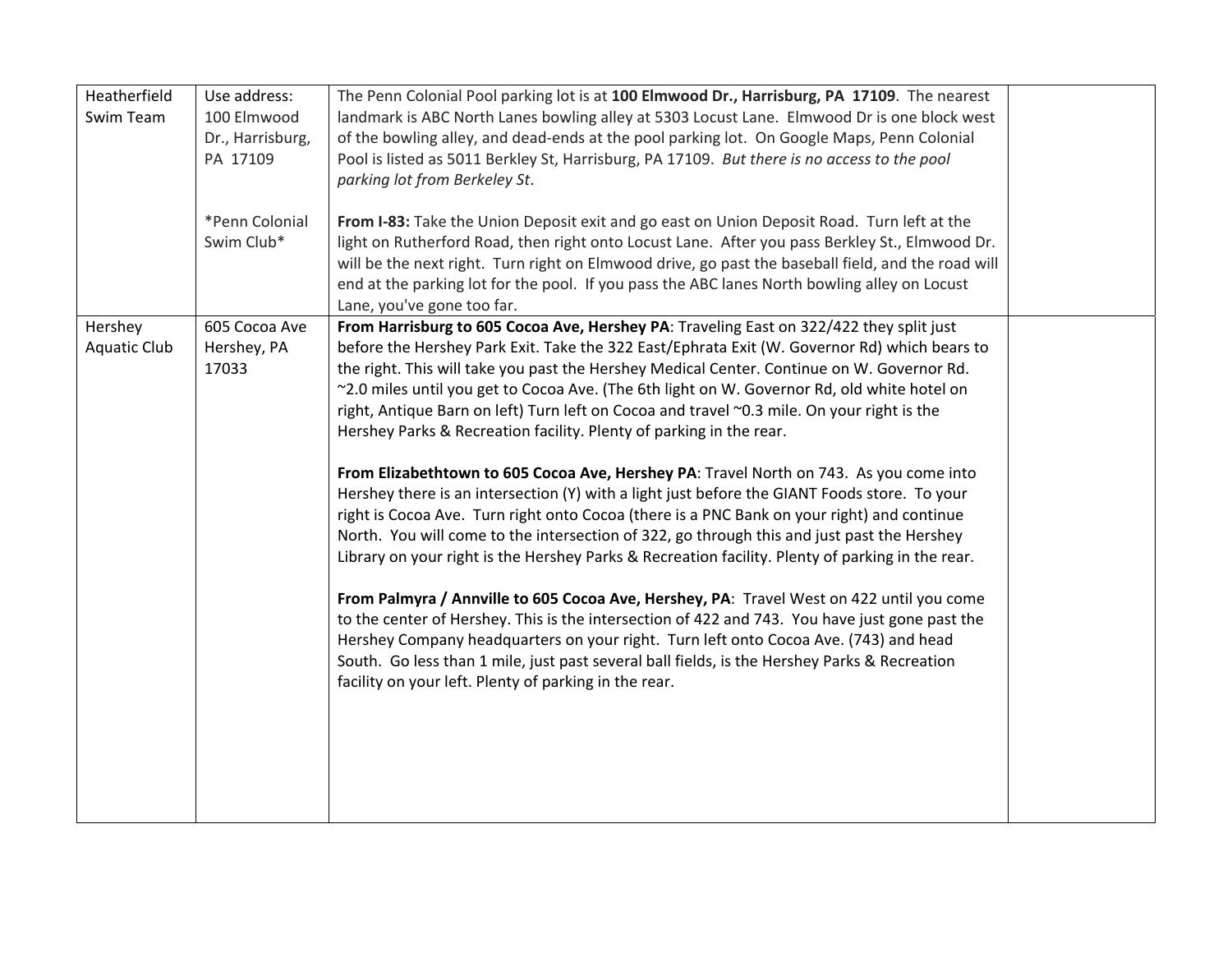| Hummelstown | 301 Kokomo          | <b>From The West</b>                                                                             | **Invitational &        |
|-------------|---------------------|--------------------------------------------------------------------------------------------------|-------------------------|
| Swim Team   | Ave,                | Follow Rt. 322E to Hummelstown/Vine St. exit.(Lower Dauphin High School). Turn left at the       | <b>Divisional Meets</b> |
|             | Hummelstown,        | end of the ramp(South Hanover St.). Follow South Hanover to the Light at the Square of           | may require off-        |
|             | PA 17036            | Hummelstown. Straight at light to North Hanover St. Follow North Hanover through light at RR     | site parking.           |
|             |                     | underpass. Turn right on Kokomo Ave. approximately 100 meters beyond the underpass. Do           | Please check meet       |
|             |                     | not cross the Swatara Creek. Follow Kokomo to pool on right.                                     | packet.                 |
|             |                     |                                                                                                  |                         |
|             |                     | <b>From the East</b>                                                                             |                         |
|             |                     | Follow Rt. 322W to Hummelstown exit. Turn right onto Quarry Rd. Follow Quarry Rd. to the         |                         |
|             |                     | stop sign. Turn left onto Main St. At first light turn right onto North Hanover St. Follow North |                         |
|             |                     | Hanover through light at RR underpass. Turn right on Kokomo Ave. approximately 100 meters        |                         |
|             |                     | beyond the underpass. Do not cross the Swatara Creek. Follow Kokomo to pool on right.            |                         |
|             |                     |                                                                                                  |                         |
| Middletown  | 1100 North          | From Harrisburg: Take Route 283 South towards the turnpike, near turnpike interchange stay       | **Invitational &        |
| Swim Team   | <b>Union Street</b> | on Route 283 heading East towards Lancaster. Take North Union St. exit (new exit from this       | <b>Divisional Meets</b> |
|             | Middletown, PA      | direction). At end of exit ramp bear right onto North Union St. follow approx. 1 mile to stop    | may require off-        |
|             |                     | sign. At stop sign bear left onto Route 441 for approx. 100 yards turn left into Middletown      | site parking.           |
|             |                     | Swim Club (directly across From Middletown Area High School).                                    | Please check meet       |
|             |                     |                                                                                                  | packet.                 |
|             |                     | FromHershey/Palmyra/Lebanon:Take422/322 to Hummelstown/Middletown exit of 322. Bear              |                         |
|             |                     | left at end of ramp onto Waltonville Rd to stop light. Turn right and follow to next stop light  |                         |
|             |                     | near Indian Echo Caverns. Turn left at light and follow Middletown Road/Vine St. to              |                         |
|             |                     | intersection of Route 283(just beyond next stop light/Exxon station). Turn left taking Route 283 |                         |
|             |                     | West one exit to the 441/Union Street exit. Turn left at the end of the exit ramp. Follow Union  |                         |
|             |                     | Street approx. one mile to a stop sign. At stop sign bear left onto Route 441 for approx. 100    |                         |
|             |                     | yards turn left into Swim Club (directly across from Middletown Area High School).               |                         |
|             |                     |                                                                                                  |                         |
|             |                     | From Elizabethtown- Take 230 West to Square in Middletown. Turn Right at square (stop light      |                         |
|             |                     | near 7-11 store) onto North Union St./Route 441 follow to Middletown Swim Club on Right          |                         |
|             |                     | (Directly across From Middletown Area High School).                                              |                         |
|             |                     |                                                                                                  |                         |
|             |                     |                                                                                                  |                         |
|             |                     |                                                                                                  |                         |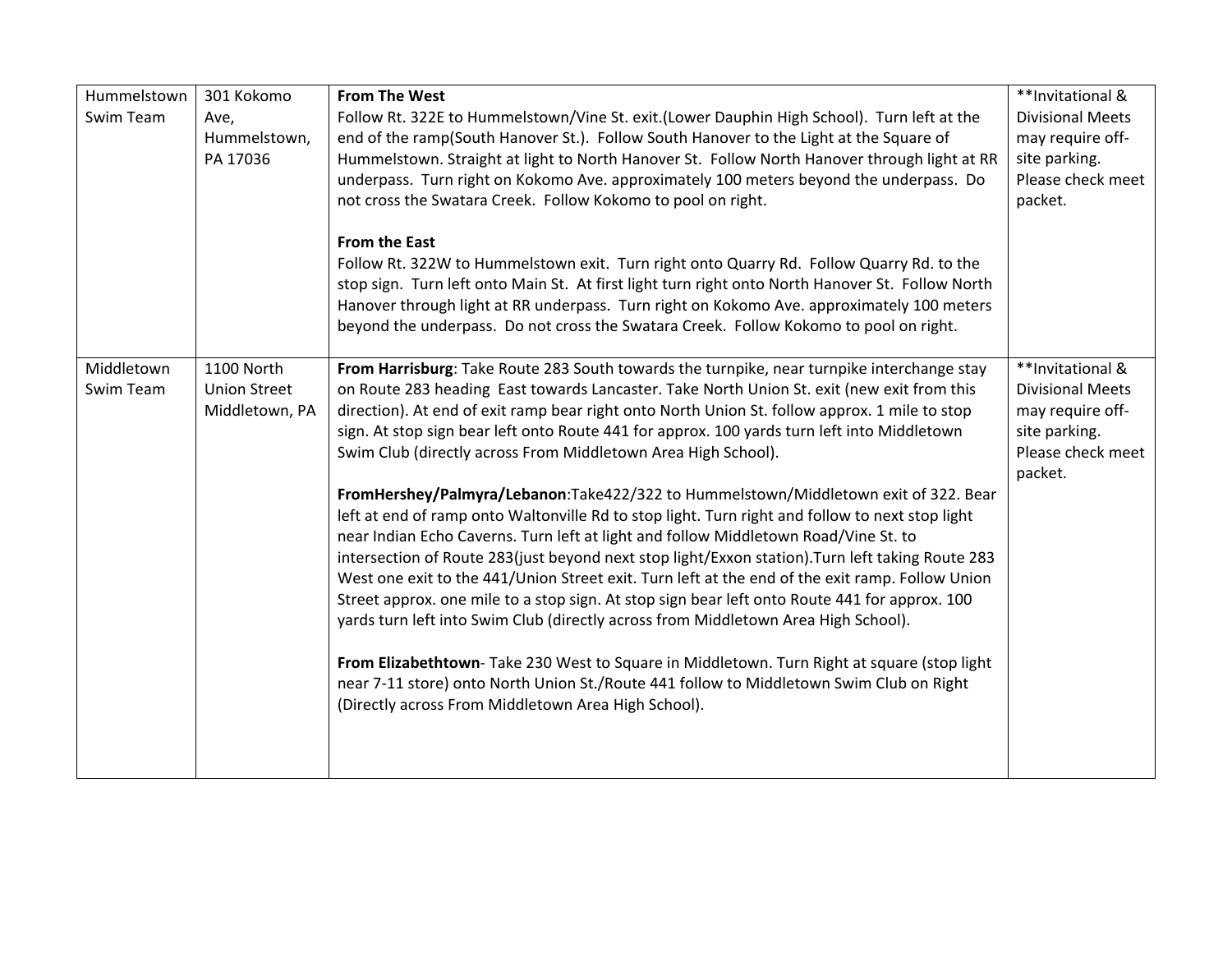| Mountain     | 7501 Manor     | From I-81 S: Coming from South, take Manda Hill/Hershey exit. Bear right at the top of ramp       | Overflow parking   |
|--------------|----------------|---------------------------------------------------------------------------------------------------|--------------------|
| View Swim    | <b>Drive</b>   | on to Rt. 39 South towards Pilot Station. At first traffic light make a right on to Old           | may be at Lenkar   |
| Team         | Harrisburg, PA | Jonestown Road. Follow for approximately 1.5 miles. Make a right onto Manor Drive (first road     | Park.              |
|              | 17112          | past Fire Station). Pool will be on left.                                                         |                    |
|              |                |                                                                                                   | There is no street |
|              |                | Coming from I-81 North: take Manada Hill/Hershey Exit on 1-81. Turn left onto Rt. 39 South        | parking.           |
|              |                | towards Pilot Station. At first traffic light make a right on to Old Jonestown Road. Follow for   |                    |
|              |                | approximately 1.5 miles. Make a right onto Manor Drive (first road past Fire Station). Pool will  |                    |
|              |                | be on left.                                                                                       |                    |
|              |                |                                                                                                   |                    |
|              |                | From Rt. 39 (Hershey): Rt. 39 to Rt. 22. Turn left at light onto Rt. 22. Follow about 1/2 mile to |                    |
|              |                | Manor Drive (Jo Jo's Pizza) Make right onto Manor Drive at traffic light Follow past 2 stop       |                    |
|              |                | signs. Pool on left.                                                                              |                    |
|              |                | From Rt. 22 West: Follow to Mountain Road (Karn's on right). At third light past Karn's           |                    |
|              |                | (Aarooga's will be on the right), make left onto Old Jonestown Road. Immediately bear             |                    |
|              |                | right, follow approx. 1 mile and make left onto Manor Drive. Pool on left.                        |                    |
|              |                |                                                                                                   |                    |
|              |                | From Rt. 22 East: Coming East on 22, 1/2 mile past rt. 39 intersection make right onto Manor      |                    |
|              |                | Drive (Jo Jo's Pizza) at traffic light. Follow through two stop signs. Pool on left.              |                    |
|              |                |                                                                                                   |                    |
| Palmyra Swim | 1122 Park Dr,  | From Points West: Take I-83 North to US-322 East. Continue on US-322 to Derry Township.           | Please do not park |
| Team         | Palmyra, PA    | Keep left to continue on US 422 East. Turn Right at center square in Palmyra (Railroad Street).   | in the Health      |
|              | 17078          | Keep left at the fork on to Park Drive.                                                           | Center lot.        |
|              |                |                                                                                                   |                    |
|              |                | From Points North/Northwest: Take I-81 North to 743 (Grantville/Hershey) exit. Continue on        |                    |
|              |                | South 743 to Route 422. Make a left. Turn Right at center square in Palmyra (Railroad Street).    |                    |
|              |                | Keep left at the fork on to Park Drive.                                                           |                    |
|              |                | From Points South: Take 743 North to Cedar Road. Make a left on to Bachmanville Road, then        |                    |
|              |                | a right on to Stauffers Church Road to Route 322. At Route 322 Make a right, then a left on to    |                    |
|              |                | Palmyra Road. Continue on Palmyra Road for about 1 mile, then make a right Orchard Drive,         |                    |
|              |                | then another right on to Park Drive. Pool will be on your right.                                  |                    |
|              |                |                                                                                                   |                    |
|              |                |                                                                                                   |                    |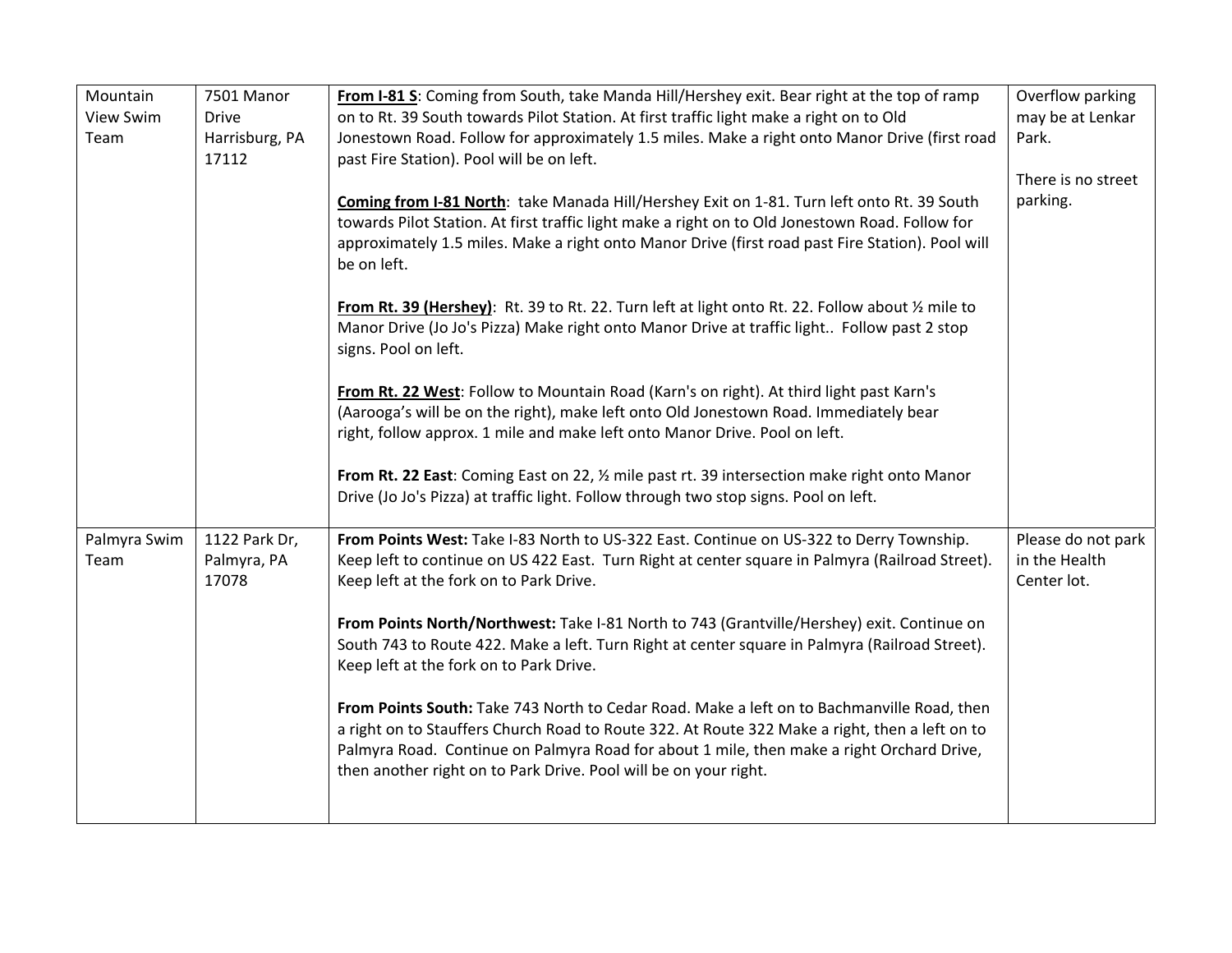| Piranhas Swim<br>Team  | Koons Pool<br>Koon's Park<br>Drive & LaPorte<br>Street,<br>Harrisburg, Pa.<br>17112<br>$(717) 649 - 5612$ | From North & West: Take I-81 S/I-81 N/US-322 E toward Carlisle/I-83/Hershey/Hazleton. Keep<br>left at the fork and merge onto I-81 N/US-322 E. Continue to follow I-81 N. Take exit 72B<br>toward Linglestown. Merge onto N Mountain Rd. Turn right onto Catherine St. Turn left onto<br>Balthaser St.<br>From South: Follow signs for I-83 N/US-322 W. Take exit 50A to merge onto US-22<br>E/Jonestown Rd. Continue to follow US-22 E. Turn left onto N Mountain Rd. Turn right onto<br>Catherine St. Turn left onto Balthaser St.                                                                                                                                                                                                                                                                                                                                                                                                                                                                                                                                                                                                 |  |
|------------------------|-----------------------------------------------------------------------------------------------------------|--------------------------------------------------------------------------------------------------------------------------------------------------------------------------------------------------------------------------------------------------------------------------------------------------------------------------------------------------------------------------------------------------------------------------------------------------------------------------------------------------------------------------------------------------------------------------------------------------------------------------------------------------------------------------------------------------------------------------------------------------------------------------------------------------------------------------------------------------------------------------------------------------------------------------------------------------------------------------------------------------------------------------------------------------------------------------------------------------------------------------------------|--|
|                        |                                                                                                           | From East: Take I-81 S. Take exit 77 to merge onto PA-39 W/Linglestown Rd. Turn left onto<br>Balthaser St.                                                                                                                                                                                                                                                                                                                                                                                                                                                                                                                                                                                                                                                                                                                                                                                                                                                                                                                                                                                                                           |  |
| Willowood<br>Swim Team | 660W<br>Bainbridge St,<br>Elizabethtown,<br>PA 17022                                                      | <b>From Harrisburg</b><br>1. Take route 283 to Route 743 Exit.<br>2. Turn RIGHT at the end of the ramp<br>3. Continue to follow Route 742 to Elizabeth to Route 230.<br>4. Turn LEFT at the light on Route 230.<br>5. Follow Route 230 through the center of Elizabeth, (to the 2nd Square) make a right at light<br>onto College Ave.<br>6. Follow College Ave as it turns into Bainbridge Street<br>7. Willowood is shortly ahead on the LEFT.<br><b>From Lancaster</b><br>1. Take Route 283 to Elizabethtown/Rheems Exit.<br>2. Turn LEFT at the end of the ramp.<br>3. Follow road to the 2nd light at the intersection of Cloverleaf Road and Route 230.<br>4. Turn RIGHT at the light onto Route 230.<br>5. Follow Route 230 through the center of Elizabethtown, to the light at College Ave (the 1st<br>Square)<br>6. Turn left onto College Ave. Follow College Ave around as it turns into Bainbridge Street<br>7. Willowood is shortly ahead on the LEFT.<br><b>From York</b><br>1. Take Route 30 East to Columbia Exit.<br>2. At the end of the ramp, turn RIGHT at Stop Sign.<br>3. Turn RIGHT at light onto Route 441. |  |